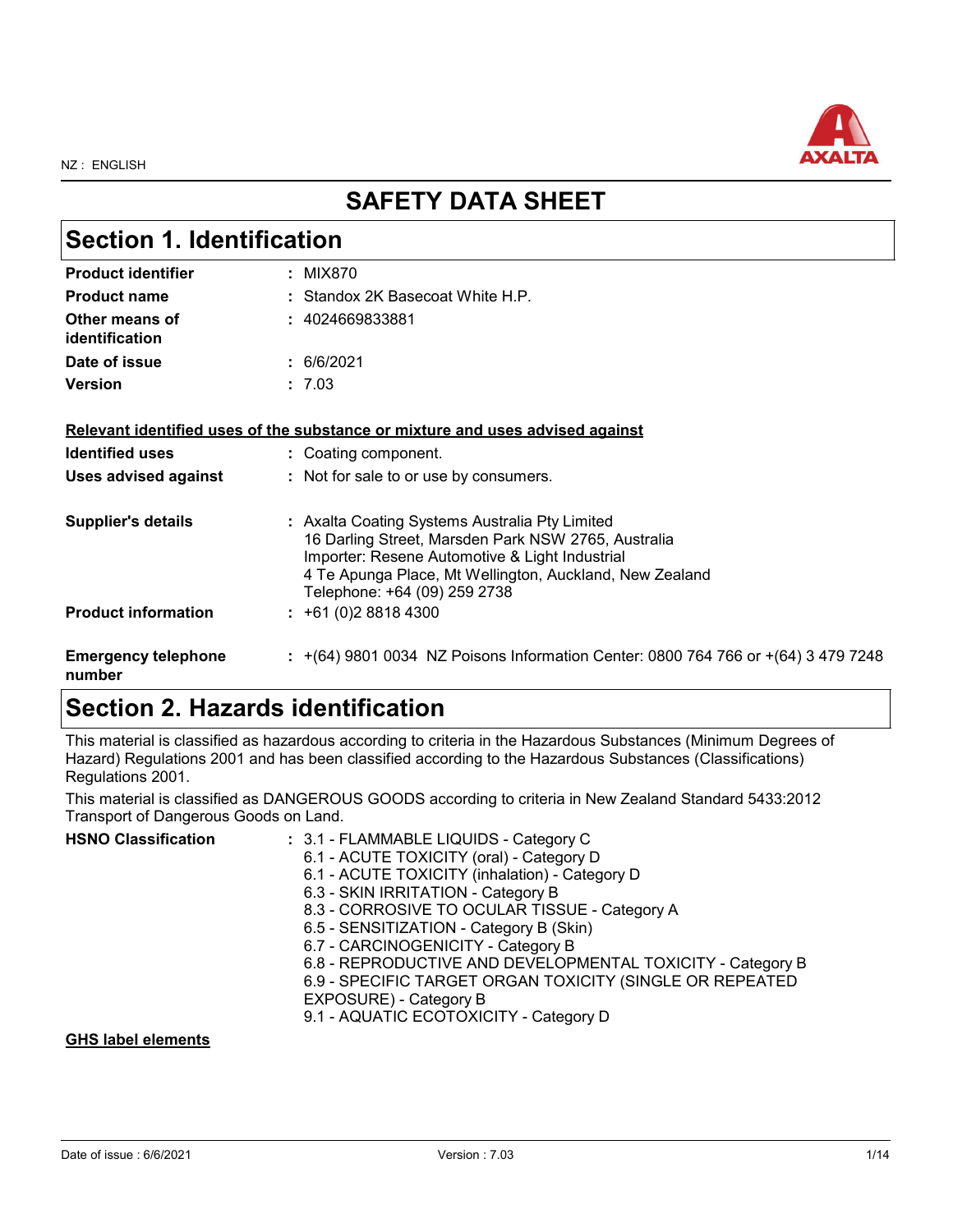### **Section 2. Hazards identification**

| vmpo |
|------|
|------|

| Symbol                          |                                                                                                                                                                                                                                                                                                                                                                                                                                                                                                                                                                                                                                                                                                                                                                                                                          |
|---------------------------------|--------------------------------------------------------------------------------------------------------------------------------------------------------------------------------------------------------------------------------------------------------------------------------------------------------------------------------------------------------------------------------------------------------------------------------------------------------------------------------------------------------------------------------------------------------------------------------------------------------------------------------------------------------------------------------------------------------------------------------------------------------------------------------------------------------------------------|
| <b>Signal word</b>              | : Danger                                                                                                                                                                                                                                                                                                                                                                                                                                                                                                                                                                                                                                                                                                                                                                                                                 |
| <b>Hazard statements</b>        | : Flammable liquid and vapour.<br>Harmful if swallowed or if inhaled.<br>Causes mild skin irritation.<br>May cause an allergic skin reaction.<br>Causes serious eye damage.<br>Suspected of causing cancer.<br>Suspected of damaging fertility or the unborn child.<br>May cause damage to organs.<br>Harmful to aquatic life.                                                                                                                                                                                                                                                                                                                                                                                                                                                                                           |
| <b>Precautionary statements</b> |                                                                                                                                                                                                                                                                                                                                                                                                                                                                                                                                                                                                                                                                                                                                                                                                                          |
| <b>Prevention</b>               | : Obtain special instructions before use. Do not handle until all safety precautions<br>have been read and understood. Use personal protective equipment as required.<br>Wear protective gloves. Wear eye or face protection. Keep away from ignition<br>sources such as heat/sparks/open flame. - No smoking. Use explosion-proof<br>electrical, ventilating, lighting and all material-handling equipment. Use only non-<br>sparking tools. Take precautionary measures against static discharge. Keep<br>container tightly closed. Use only outdoors or in a well-ventilated area. Avoid<br>release to the environment. Do not breathe vapour. Do not eat, drink or smoke<br>when using this product. Wash hands thoroughly after handling. Contaminated<br>work clothing should not be allowed out of the workplace. |
|                                 | <b>Lesson Bottless II. COLOQUE OF NTED Section Colour Colour Of OWNER</b>                                                                                                                                                                                                                                                                                                                                                                                                                                                                                                                                                                                                                                                                                                                                                |

**Response :** Immediately call a POISON CENTER or doctor/physician. IF SWALLOWED: Rinse mouth. IF ON SKIN (or hair): Remove/Take off immediately all contaminated clothing. Rinse skin with water [or shower]. Wash with plenty of soap and water. Wash contaminated clothing before reuse. IF IN EYES: Rinse cautiously with water for several minutes. Remove contact lenses, if present and easy to do. Continue rinsing. IF INHALED: Remove to fresh air and keep at rest in a position comfortable for breathing. IF exposed or concerned: Get medical advice/attention. **Storage :** Store locked up. Store in a well-ventilated place. Keep cool. **Disposal :** Dispose of contents and container in accordance with all local, regional, national and international regulations.

**Other hazards which do not :** None known. **result in classification**

## **Section 3. Composition/information on ingredients**

**Substance/mixture :** Mixture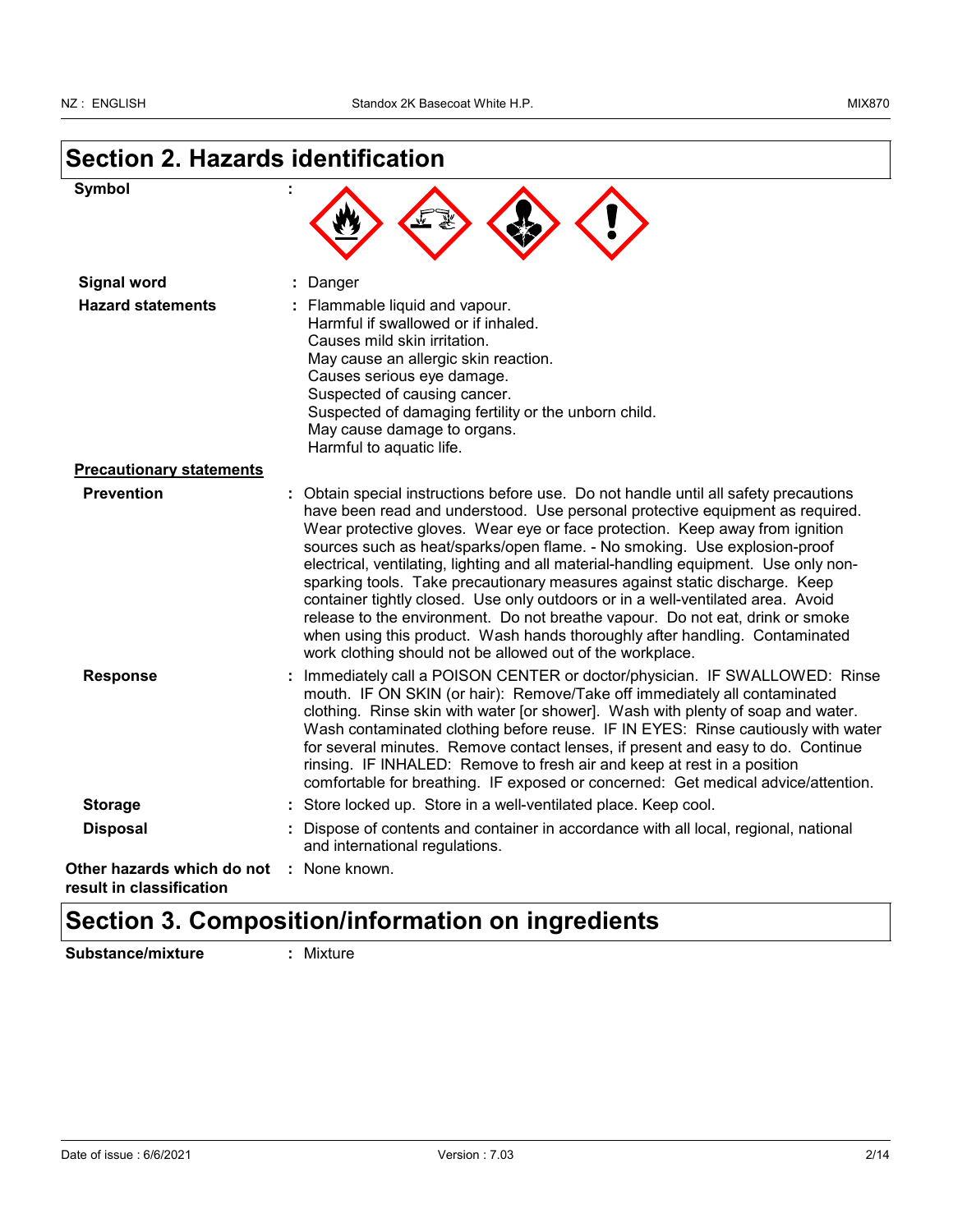## **Section 3. Composition/information on ingredients**

| Ingredient name                                  | $%$ (w/w)   | <b>CAS number</b> |
|--------------------------------------------------|-------------|-------------------|
| n-butyl acetate                                  | 30 - <60    | 123-86-4          |
| 2-butoxyethyl acetate                            | $5 - 10$    | 112-07-2          |
| l butan-1-ol                                     | $5 - 10$    | 71-36-3           |
| xylene                                           | $3 - 5$     | 1330-20-7         |
| (2-methoxymethylethoxy)propanol                  | $3 - 5$     | 34590-94-8        |
| Naphtha (petroleum), hydrotreated heavy          | $1 - 3$     | 64742-48-9        |
| ethylbenzene                                     | $1 - 3$     | 100-41-4          |
| Fatty acids, C14-18 and C16-18-unsatd., maleated | $ 0.3 - 51$ |                   |

**There are no additional ingredients present which, within the current knowledge of the supplier and in the concentrations applicable, are classified as hazardous to health or the environment and hence require reporting in this section.**

**Occupational exposure limits, if available, are listed in Section 8.**

### **Section 4. First aid measures**

#### **Description of necessary first aid measures**

| <b>Inhalation</b>                                  | : Get medical attention immediately. Remove victim to fresh air and keep at rest in a<br>position comfortable for breathing. If it is suspected that fumes are still present, the<br>rescuer should wear an appropriate mask or self-contained breathing apparatus. If<br>not breathing, if breathing is irregular or if respiratory arrest occurs, provide artificial<br>respiration or oxygen by trained personnel. It may be dangerous to the person<br>providing aid to give mouth-to-mouth resuscitation. If unconscious, place in<br>recovery position and get medical attention immediately. Maintain an open airway.<br>Loosen tight clothing such as a collar, tie, belt or waistband.                                                          |
|----------------------------------------------------|----------------------------------------------------------------------------------------------------------------------------------------------------------------------------------------------------------------------------------------------------------------------------------------------------------------------------------------------------------------------------------------------------------------------------------------------------------------------------------------------------------------------------------------------------------------------------------------------------------------------------------------------------------------------------------------------------------------------------------------------------------|
| Ingestion                                          | : Get medical attention immediately. Wash out mouth with water. Remove dentures<br>if any. If material has been swallowed and the exposed person is conscious, give<br>small quantities of water to drink. Stop if the exposed person feels sick as vomiting<br>may be dangerous. Do not induce vomiting unless directed to do so by medical<br>personnel. If vomiting occurs, the head should be kept low so that vomit does not<br>enter the lungs. Chemical burns must be treated promptly by a physician. Never<br>give anything by mouth to an unconscious person. If unconscious, place in recovery<br>position and get medical attention immediately. Maintain an open airway. Loosen<br>tight clothing such as a collar, tie, belt or waistband. |
| <b>Skin contact</b>                                | : Get medical attention immediately. Flush contaminated skin with plenty of water.<br>Remove contaminated clothing and shoes. Wash contaminated clothing thoroughly<br>with water before removing it, or wear gloves. Continue to rinse for at least 10<br>minutes. Chemical burns must be treated promptly by a physician. In the event of<br>any complaints or symptoms, avoid further exposure. Wash clothing before reuse.<br>Clean shoes thoroughly before reuse.                                                                                                                                                                                                                                                                                   |
| Eye contact                                        | : Get medical attention immediately. Immediately flush eyes with plenty of water,<br>occasionally lifting the upper and lower eyelids. Check for and remove any contact<br>lenses. Continue to rinse for at least 10 minutes. Chemical burns must be treated<br>promptly by a physician.                                                                                                                                                                                                                                                                                                                                                                                                                                                                 |
| Most important symptoms/effects, acute and delayed |                                                                                                                                                                                                                                                                                                                                                                                                                                                                                                                                                                                                                                                                                                                                                          |
| <b>Potential acute health effects</b>              |                                                                                                                                                                                                                                                                                                                                                                                                                                                                                                                                                                                                                                                                                                                                                          |
| Inhalation                                         | Harmful if inhaled.                                                                                                                                                                                                                                                                                                                                                                                                                                                                                                                                                                                                                                                                                                                                      |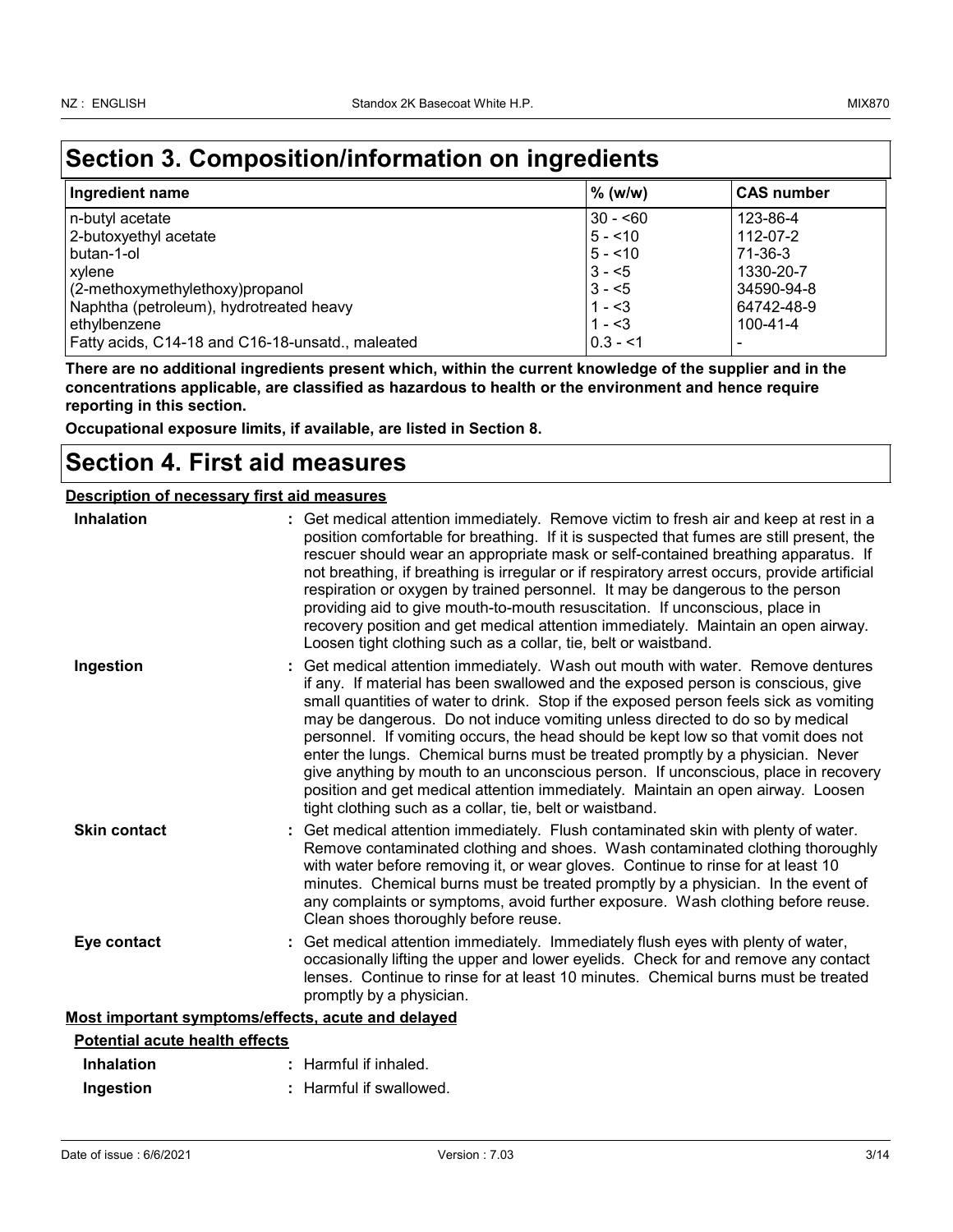| <b>Skin contact</b>               | : Causes mild skin irritation. May cause an allergic skin reaction.                                                                                                                                                                                                                                                                                                                                             |
|-----------------------------------|-----------------------------------------------------------------------------------------------------------------------------------------------------------------------------------------------------------------------------------------------------------------------------------------------------------------------------------------------------------------------------------------------------------------|
| Eye contact                       | : Causes serious eye damage.                                                                                                                                                                                                                                                                                                                                                                                    |
| Over-exposure signs/symptoms      |                                                                                                                                                                                                                                                                                                                                                                                                                 |
| Inhalation                        | : Adverse symptoms may include the following:<br>reduced foetal weight<br>increase in foetal deaths<br>skeletal malformations                                                                                                                                                                                                                                                                                   |
| Ingestion                         | : Adverse symptoms may include the following:<br>stomach pains<br>reduced foetal weight<br>increase in foetal deaths<br>skeletal malformations                                                                                                                                                                                                                                                                  |
| <b>Skin</b>                       | : Adverse symptoms may include the following:<br>pain or irritation<br>redness<br>blistering may occur<br>reduced foetal weight<br>increase in foetal deaths<br>skeletal malformations                                                                                                                                                                                                                          |
| <b>Eyes</b>                       | : Adverse symptoms may include the following:<br>pain<br>watering<br>redness                                                                                                                                                                                                                                                                                                                                    |
|                                   | Indication of immediate medical attention and special treatment needed, if necessary                                                                                                                                                                                                                                                                                                                            |
| <b>Specific treatments</b>        | : Not available.                                                                                                                                                                                                                                                                                                                                                                                                |
| Notes to physician                | No specific treatment. Treat symptomatically. Contact poison treatment specialist<br>immediately if large quantities have been ingested or inhaled.                                                                                                                                                                                                                                                             |
| <b>Protection of first-aiders</b> | : No action shall be taken involving any personal risk or without suitable training. If it<br>is suspected that fumes are still present, the rescuer should wear an appropriate<br>mask or self-contained breathing apparatus. It may be dangerous to the person<br>providing aid to give mouth-to-mouth resuscitation. Wash contaminated clothing<br>thoroughly with water before removing it, or wear gloves. |

## **Section 5. Firefighting measures**

#### **Extinguishing media**

| <b>Suitable</b>                                      | : Use dry chemical, $CO2$ , water spray (fog) or foam.                                                                                                                                                                                                                                                                                                                                                   |
|------------------------------------------------------|----------------------------------------------------------------------------------------------------------------------------------------------------------------------------------------------------------------------------------------------------------------------------------------------------------------------------------------------------------------------------------------------------------|
| <b>Not suitable</b>                                  | : Do not use water jet.                                                                                                                                                                                                                                                                                                                                                                                  |
| <b>Specific hazards arising</b><br>from the chemical | : Flammable liquid and vapour. In a fire or if heated, a pressure increase will occur<br>and the container may burst, with the risk of a subsequent explosion. Runoff to<br>sewer may create fire or explosion hazard. This material is harmful to aquatic life.<br>Fire water contaminated with this material must be contained and prevented from<br>being discharged to any waterway, sewer or drain. |
| <b>Hazardous thermal</b><br>decomposition products   | : Decomposition products may include the following materials:<br>carbon dioxide<br>carbon monoxide<br>metal oxide/oxides                                                                                                                                                                                                                                                                                 |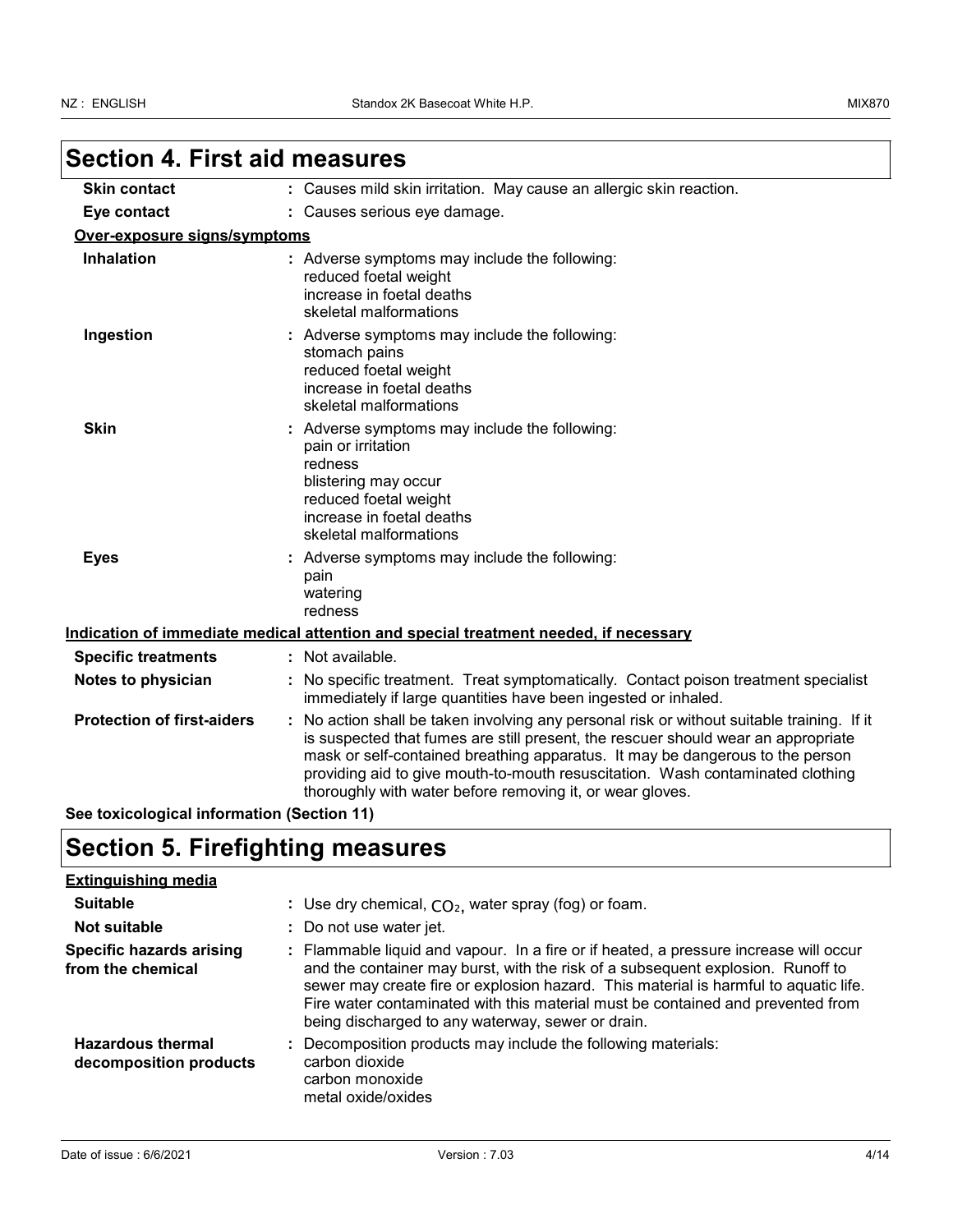## **Section 5. Firefighting measures**

| Hazchem code                                             | : Not available.                                                                                                                                                                                                                                                                                                              |
|----------------------------------------------------------|-------------------------------------------------------------------------------------------------------------------------------------------------------------------------------------------------------------------------------------------------------------------------------------------------------------------------------|
| Special precautions for fire-<br>fighters                | : Promptly isolate the scene by removing all persons from the vicinity of the incident if<br>there is a fire. No action shall be taken involving any personal risk or without<br>suitable training. Move containers from fire area if this can be done without risk.<br>Use water spray to keep fire-exposed containers cool. |
| <b>Special protective</b><br>equipment for fire-fighters | : Fire-fighters should wear appropriate protective equipment and self-contained<br>breathing apparatus (SCBA) with a full face-piece operated in positive pressure<br>mode.                                                                                                                                                   |

## **Section 6. Accidental release measures**

| <b>Personal precautions,</b><br>protective equipment and<br>emergency procedures | : No action shall be taken involving any personal risk or without suitable training.<br>Evacuate surrounding areas. Keep unnecessary and unprotected personnel from<br>entering. Do not touch or walk through spilt material. Shut off all ignition sources.<br>No flares, smoking or flames in hazard area. Do not breathe vapour or mist.<br>Provide adequate ventilation. Wear appropriate respirator when ventilation is<br>inadequate. Put on appropriate personal protective equipment (see Section 8).                                                                                                                                                                                                                                                             |
|----------------------------------------------------------------------------------|---------------------------------------------------------------------------------------------------------------------------------------------------------------------------------------------------------------------------------------------------------------------------------------------------------------------------------------------------------------------------------------------------------------------------------------------------------------------------------------------------------------------------------------------------------------------------------------------------------------------------------------------------------------------------------------------------------------------------------------------------------------------------|
| <b>Environmental precautions</b>                                                 | : Avoid dispersal of spilt material and runoff and contact with soil, waterways, drains<br>and sewers. Inform the relevant authorities if the product has caused environmental<br>pollution (sewers, waterways, soil or air). Water polluting material. May be harmful<br>to the environment if released in large quantities.                                                                                                                                                                                                                                                                                                                                                                                                                                             |
| Methods and material for containment and cleaning up                             |                                                                                                                                                                                                                                                                                                                                                                                                                                                                                                                                                                                                                                                                                                                                                                           |
| <b>Small spill</b>                                                               | : Stop leak if without risk. Move containers from spill area. Dilute with water and mop<br>up if water-soluble. Alternatively, or if water-insoluble, absorb with an inert dry<br>material and place in an appropriate waste disposal container. Use spark-proof<br>tools and explosion-proof equipment. Dispose of via a licensed waste disposal<br>contractor.                                                                                                                                                                                                                                                                                                                                                                                                          |
| Large spill                                                                      | : Stop leak if without risk. Move containers from spill area. Approach the release<br>from upwind. Prevent entry into sewers, water courses, basements or confined<br>areas. Wash spillages into an effluent treatment plant or proceed as follows.<br>Contain and collect spillage with non-combustible, absorbent material e.g. sand,<br>earth, vermiculite or diatomaceous earth and place in container for disposal<br>according to local regulations (see Section 13). Use spark-proof tools and<br>explosion-proof equipment. Dispose of via a licensed waste disposal contractor.<br>Contaminated absorbent material may pose the same hazard as the spilt product.<br>Note: see Section 1 for emergency contact information and Section 13 for waste<br>disposal. |

### **Section 7. Handling and storage**

**Precautions for safe handling** Put on appropriate personal protective equipment (see Section 8). Eating, drinking **:** and smoking should be prohibited in areas where this material is handled, stored and processed. Workers should wash hands and face before eating, drinking and smoking. Remove contaminated clothing and protective equipment before entering eating areas. Persons with a history of skin sensitization problems should not be employed in any process in which this product is used. Avoid exposure - obtain special instructions before use. Avoid exposure during pregnancy. Do not get in eyes or on skin or clothing. Do not breathe vapour or mist. Do not ingest. Avoid release to the environment. Use only with adequate ventilation. Wear appropriate respirator when ventilation is inadequate. Do not enter storage areas and confined spaces unless adequately ventilated. Keep in the original container or an approved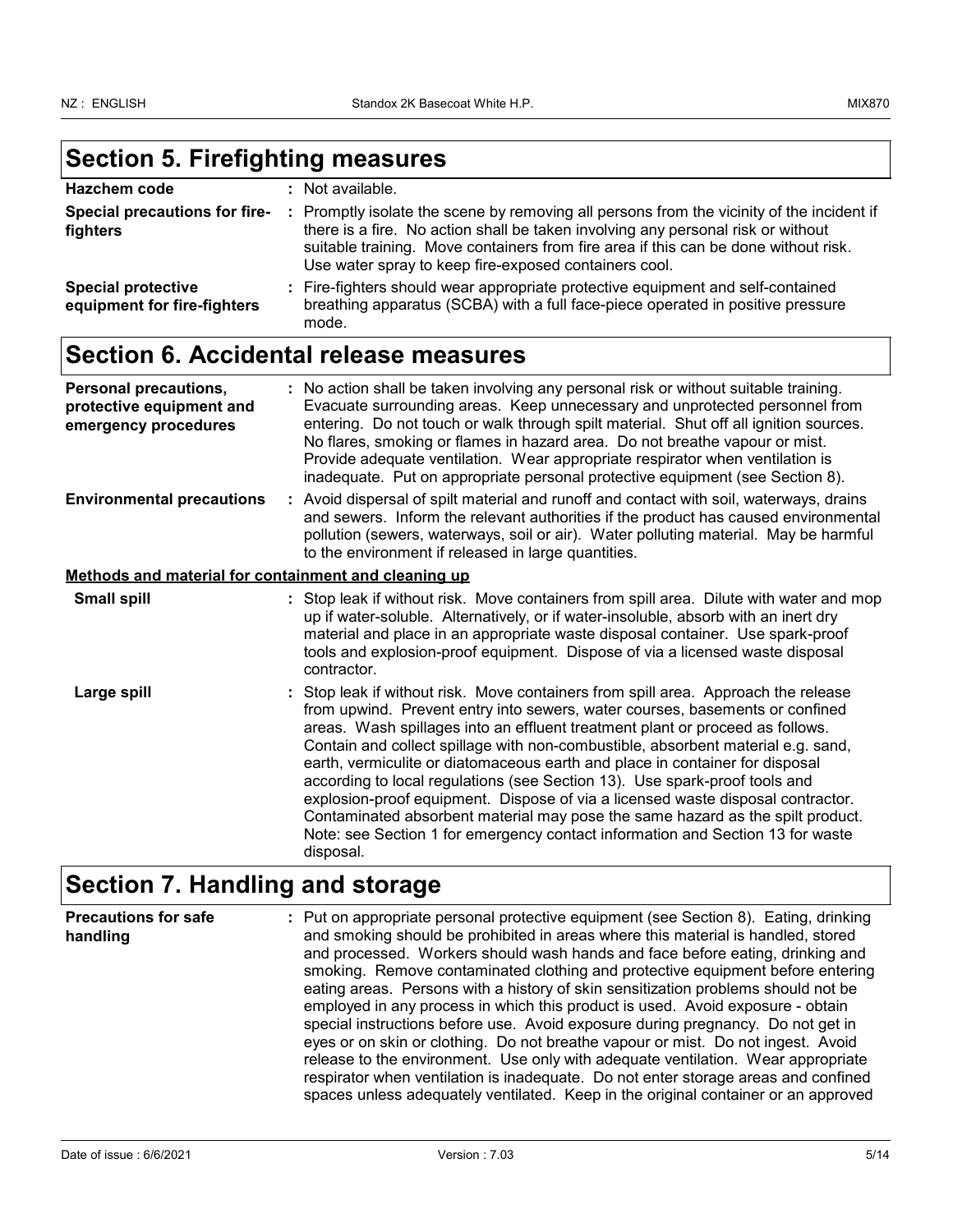## **Section 7. Handling and storage**

|                                                                    | alternative made from a compatible material, kept tightly closed when not in use.<br>Store and use away from heat, sparks, open flame or any other ignition source. Use<br>explosion-proof electrical (ventilating, lighting and material handling) equipment.<br>Use only non-sparking tools. Take precautionary measures against electrostatic<br>discharges. To avoid fire or explosion, dissipate static electricity during transfer by<br>earthing and bonding containers and equipment before transferring material. Empty<br>containers retain product residue and can be hazardous. Do not reuse container.                                                                                 |
|--------------------------------------------------------------------|-----------------------------------------------------------------------------------------------------------------------------------------------------------------------------------------------------------------------------------------------------------------------------------------------------------------------------------------------------------------------------------------------------------------------------------------------------------------------------------------------------------------------------------------------------------------------------------------------------------------------------------------------------------------------------------------------------|
| Conditions for safe storage,<br>including any<br>incompatibilities | : Store in accordance with local regulations. Store in a segregated and approved<br>area. Store in original container protected from direct sunlight in a dry, cool and well-<br>ventilated area, away from incompatible materials (see Section 10) and food and<br>drink. Eliminate all ignition sources. Separate from oxidising materials. Keep<br>container tightly closed and sealed until ready for use. Containers that have been<br>opened must be carefully resealed and kept upright to prevent leakage. Do not<br>store in unlabelled containers. Use appropriate containment to avoid environmental<br>contamination. See Section 10 for incompatible materials before handling or use. |

## **Section 8. Exposure controls/personal protection**

#### **Control parameters**

#### **Occupational exposure limits**

| Ingredient name                 | <b>Exposure limits</b>                                                                 |
|---------------------------------|----------------------------------------------------------------------------------------|
| n-butyl acetate                 | NZ HSWA 2015 (New Zealand, 11/2019).<br>WES-TWA: 150 ppm 8 hours.                      |
|                                 | WES-TWA: 713 mg/m <sup>3</sup> 8 hours.<br>WES-STEL: 950 mg/m <sup>3</sup> 15 minutes. |
|                                 | WES-STEL: 200 ppm 15 minutes.                                                          |
| 2-butoxyethyl acetate           | ACGIH TLV (United States, 3/2020).<br>TWA: 20 ppm 8 hours.                             |
| butan-1-ol                      | NZ HSWA 2015 (New Zealand, 11/2019). Absorbed                                          |
|                                 | through skin.                                                                          |
|                                 | WES-Ceiling: 50 ppm                                                                    |
| xylene                          | WES-Ceiling: 150 mg/m <sup>3</sup><br>NZ HSWA 2015 (New Zealand, 11/2019).             |
|                                 | WES-TWA: 50 ppm 8 hours.                                                               |
|                                 | WES-TWA: 217 mg/m <sup>3</sup> 8 hours.                                                |
| (2-methoxymethylethoxy)propanol | NZ HSWA 2015 (New Zealand, 11/2019). Absorbed                                          |
|                                 | through skin.<br>WES-TWA: 100 ppm 8 hours.                                             |
|                                 | WES-TWA: 606 mg/m <sup>3</sup> 8 hours.                                                |
|                                 | WES-STEL: 909 mg/m <sup>3</sup> 15 minutes.                                            |
|                                 | WES-STEL: 150 ppm 15 minutes.                                                          |
| ethylbenzene                    | NZ HSWA 2015 (New Zealand, 11/2019).                                                   |
|                                 | WES-TWA: 100 ppm 8 hours.<br>WES-TWA: 434 mg/m <sup>3</sup> 8 hours.                   |
|                                 | WES-STEL: 543 mg/m <sup>3</sup> 15 minutes.                                            |
|                                 | WES-STEL: 125 ppm 15 minutes.                                                          |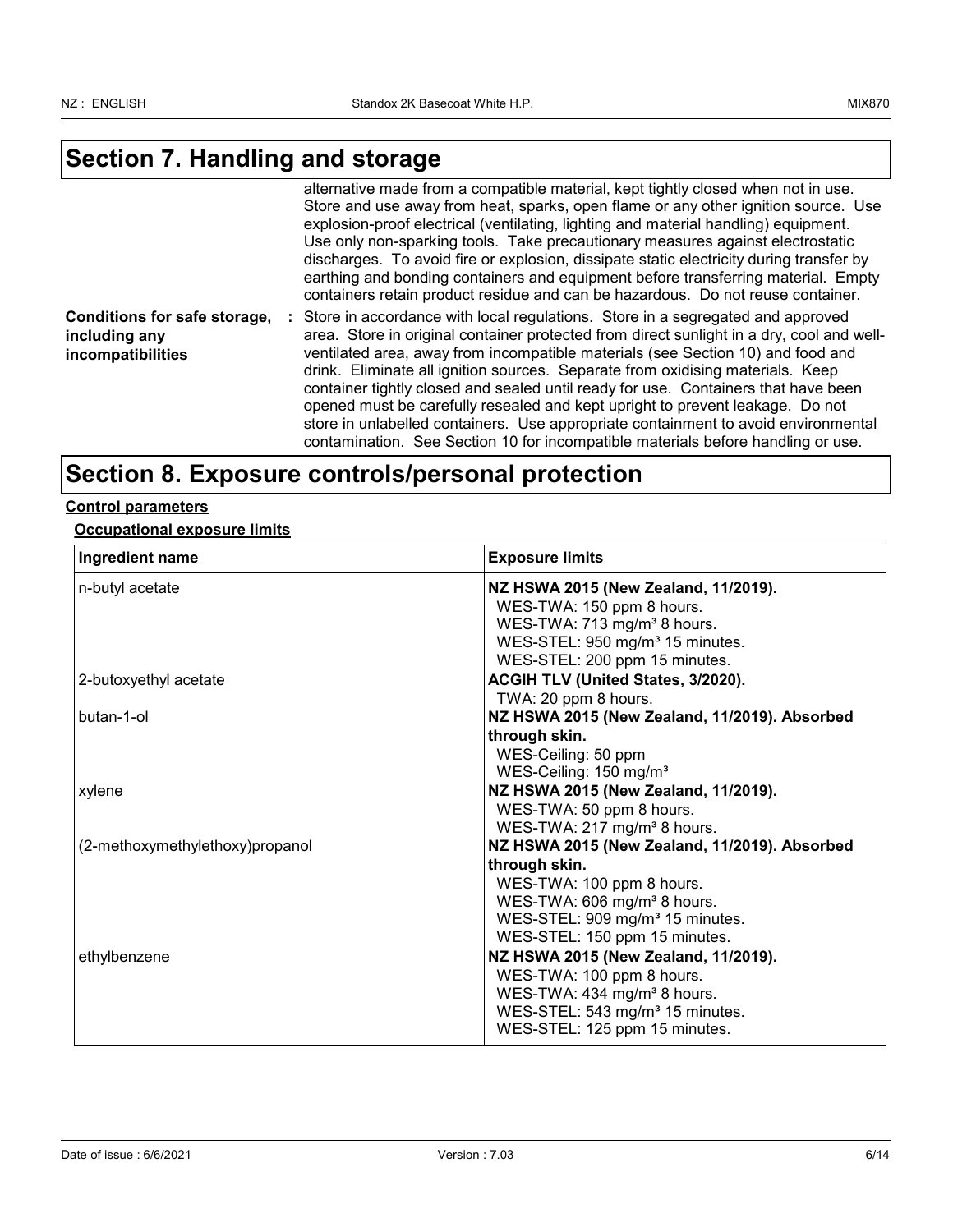## **Section 8. Exposure controls/personal protection**

| Appropriate engineering<br>controls       | : Use only with adequate ventilation. Use process enclosures, local exhaust<br>ventilation or other engineering controls to keep worker exposure to airborne<br>contaminants below any recommended or statutory limits. The engineering controls<br>also need to keep gas, vapour or dust concentrations below any lower explosive<br>limits. Use explosion-proof ventilation equipment.                                                                                                                                                                                                                                  |
|-------------------------------------------|---------------------------------------------------------------------------------------------------------------------------------------------------------------------------------------------------------------------------------------------------------------------------------------------------------------------------------------------------------------------------------------------------------------------------------------------------------------------------------------------------------------------------------------------------------------------------------------------------------------------------|
| <b>Environmental exposure</b><br>controls | Emissions from ventilation or work process equipment should be checked to ensure<br>they comply with the requirements of environmental protection legislation. In some<br>cases, fume scrubbers, filters or engineering modifications to the process<br>equipment will be necessary to reduce emissions to acceptable levels.                                                                                                                                                                                                                                                                                             |
| <b>Individual protection measures</b>     |                                                                                                                                                                                                                                                                                                                                                                                                                                                                                                                                                                                                                           |
| <b>Hygiene measures</b>                   | : Wash hands, forearms and face thoroughly after handling chemical products, before<br>eating, smoking and using the lavatory and at the end of the working period.<br>Appropriate techniques should be used to remove potentially contaminated clothing.<br>Contaminated work clothing should not be allowed out of the workplace. Wash<br>contaminated clothing before reusing. Ensure that eyewash stations and safety<br>showers are close to the workstation location.                                                                                                                                               |
| <b>Respiratory protection</b>             | : Use a properly fitted, air-purifying or air-fed respirator complying with an approved<br>standard if a risk assessment indicates this is necessary. Respirator selection must<br>be based on known or anticipated exposure levels, the hazards of the product and<br>the safe working limits of the selected respirator.                                                                                                                                                                                                                                                                                                |
| <b>Hand protection</b>                    | : Chemical-resistant, impervious gloves complying with an approved standard should<br>be worn at all times when handling chemical products if a risk assessment indicates<br>this is necessary. Considering the parameters specified by the glove manufacturer,<br>check during use that the gloves are still retaining their protective properties. It<br>should be noted that the time to breakthrough for any glove material may be<br>different for different glove manufacturers. In the case of mixtures, consisting of<br>several substances, the protection time of the gloves cannot be accurately<br>estimated. |
| Eye protection                            | Safety eyewear complying with an approved standard should be used when a risk<br>assessment indicates this is necessary to avoid exposure to liquid splashes, mists,<br>gases or dusts. If contact is possible, the following protection should be worn,<br>unless the assessment indicates a higher degree of protection: chemical splash<br>goggles and/or face shield. If inhalation hazards exist, a full-face respirator may be<br>required instead.                                                                                                                                                                 |
| <b>Skin protection</b>                    | Personal protective equipment for the body should be selected based on the task<br>being performed and the risks involved and should be approved by a specialist<br>before handling this product. When there is a risk of ignition from static electricity,<br>wear anti-static protective clothing. For the greatest protection from static<br>discharges, clothing should include anti-static overalls, boots and gloves.                                                                                                                                                                                               |

## **Section 9. Physical and chemical properties**

| <b>Appearance</b>      |                   |
|------------------------|-------------------|
| <b>Physical state</b>  | : Liquid.         |
| Colour                 | : White.          |
| Odour                  | : Not available.  |
| <b>Odour threshold</b> | : Not available.  |
| рH                     | : Not applicable. |
| <b>Melting point</b>   | : Not applicable. |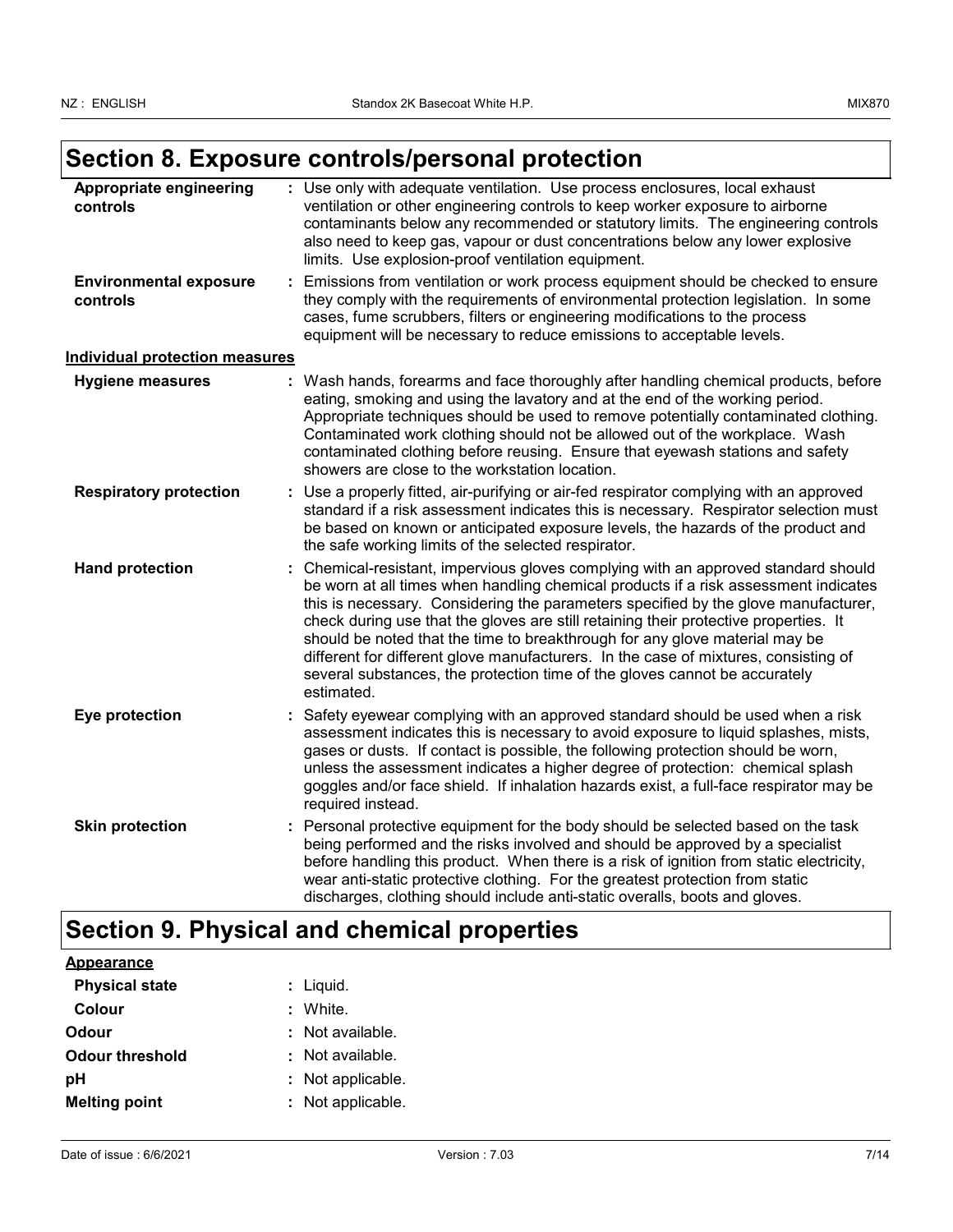## **Section 9. Physical and chemical properties**

| <b>Boiling point</b>                              | : 117 to 195°C (242.6 to 383°F)                                                       |
|---------------------------------------------------|---------------------------------------------------------------------------------------|
| <b>Flash point</b>                                | : Closed cup: 29°C (84.2°F)                                                           |
| <b>Evaporation rate</b>                           | : Not available.                                                                      |
| Flammability (solid, gas)                         | : Not available.                                                                      |
| Lower and upper explosive<br>(flammable) limits   | : Lower: $1\%$<br>Upper: 11.3%                                                        |
| Vapour pressure                                   | : $0.6$ kPa (4.5 mm Hg)                                                               |
| Vapour density                                    | : Not available.                                                                      |
| <b>Density</b>                                    | : 1.174 g/cm <sup>3</sup>                                                             |
| <b>Solubility</b>                                 | : Partially soluble in the following materials: cold water.                           |
| <b>Partition coefficient: n-</b><br>octanol/water | : Not applicable.                                                                     |
| <b>Auto-ignition temperature</b>                  | : $207^{\circ}$ C (404.6 $^{\circ}$ F)                                                |
| <b>Decomposition temperature</b>                  | : Not applicable.                                                                     |
| <b>Viscosity</b>                                  | : Dynamic: 475 mPa $\cdot$ s (475 cP)<br>Kinematic: 4.05 cm <sup>2</sup> /s (405 cSt) |
| Flow time (ISO 2431)                              | : Not available.                                                                      |

## **Section 10. Stability and reactivity**

| <b>Chemical stability</b>                    | : The product is stable.                                                                                                                                                     |
|----------------------------------------------|------------------------------------------------------------------------------------------------------------------------------------------------------------------------------|
| <b>Possibility of hazardous</b><br>reactions | : Under normal conditions of storage and use, hazardous reactions will not occur.                                                                                            |
| <b>Conditions to avoid</b>                   | : Avoid all possible sources of ignition (spark or flame). Do not pressurise, cut, weld,<br>braze, solder, drill, grind or expose containers to heat or sources of ignition. |
| Incompatible materials                       | : Reactive or incompatible with the following materials:<br>oxidising materials                                                                                              |
| <b>Hazardous decomposition</b><br>products   | : Under normal conditions of storage and use, hazardous decomposition products<br>should not be produced.                                                                    |

## **Section 11. Toxicological information**

| Information on likely routes of exposure |                                                                                                                               |
|------------------------------------------|-------------------------------------------------------------------------------------------------------------------------------|
| <b>Inhalation</b>                        | : Harmful if inhaled.                                                                                                         |
| Ingestion                                | : Harmful if swallowed.                                                                                                       |
| <b>Skin contact</b>                      | : Causes mild skin irritation. May cause an allergic skin reaction.                                                           |
| Eye contact                              | : Causes serious eye damage.                                                                                                  |
|                                          | Symptoms related to the physical, chemical and toxicological characteristics                                                  |
| <b>Inhalation</b>                        | : Adverse symptoms may include the following:<br>reduced foetal weight<br>increase in foetal deaths<br>skeletal malformations |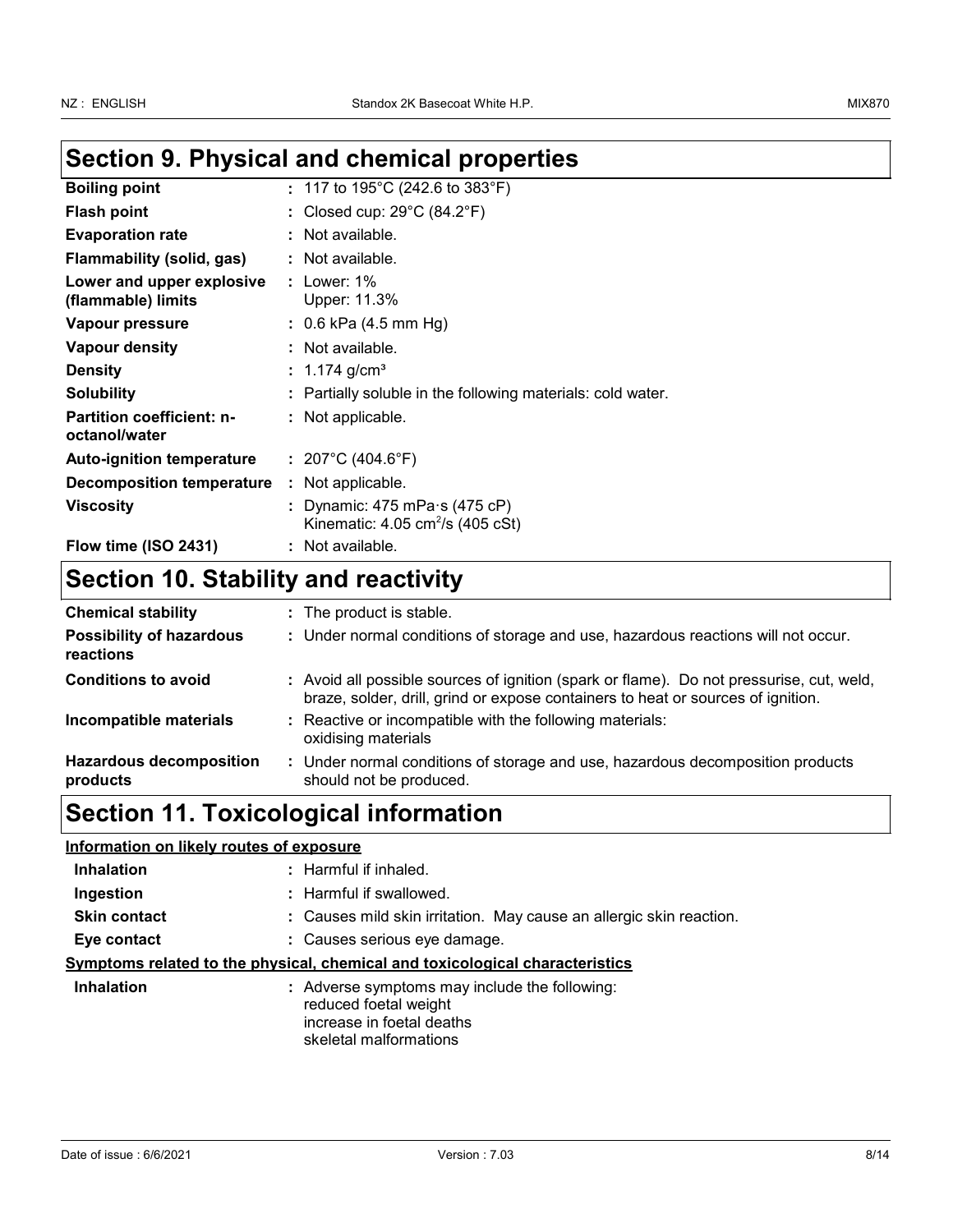# **Section 11. Toxicological information**

| Ingestion           | : Adverse symptoms may include the following:<br>stomach pains<br>reduced foetal weight<br>increase in foetal deaths<br>skeletal malformations                                         |
|---------------------|----------------------------------------------------------------------------------------------------------------------------------------------------------------------------------------|
| <b>Skin contact</b> | : Adverse symptoms may include the following:<br>pain or irritation<br>redness<br>blistering may occur<br>reduced foetal weight<br>increase in foetal deaths<br>skeletal malformations |
| Eye contact         | : Adverse symptoms may include the following:<br>pain<br>watering<br>redness                                                                                                           |

#### **Delayed and immediate effects as well as chronic effects from short and long-term exposure**

#### **Acute toxicity**

| Product/ingredient name                    | <b>Result</b>                 | <b>Species</b> | <b>Dose</b>             | <b>Exposure</b> |
|--------------------------------------------|-------------------------------|----------------|-------------------------|-----------------|
| n-butyl acetate                            | <b>LC50 Inhalation Vapour</b> | Rat            | $21.1$ mg/l             | 4 hours         |
|                                            | LD50 Dermal                   | Rabbit         | >17600 mg/kg            |                 |
|                                            | LD50 Oral                     | Rat            | 10768 mg/kg             |                 |
| 2-butoxyethyl acetate                      | LD50 Dermal                   | Rabbit         | 1500 mg/kg              |                 |
|                                            | LD50 Oral                     | Rat            | 2400 mg/kg              |                 |
| butan-1-ol                                 | <b>LC50 Inhalation Vapour</b> | Rat            | 24000 mg/m <sup>3</sup> | 4 hours         |
|                                            | LD50 Dermal                   | Rabbit         | 3400 mg/kg              |                 |
|                                            | LD50 Oral                     | Rat            | 790 mg/kg               |                 |
| xylene                                     | LC50 Inhalation Gas.          | Rat            | 5000 ppm                | 4 hours         |
|                                            | LD50 Oral                     | Rat            | 4300 mg/kg              |                 |
| (2-methoxymethylethoxy)<br>propanol        | LD50 Dermal                   | Rabbit         | 9510 mg/kg              |                 |
| Naphtha (petroleum),<br>hydrotreated heavy | LD50 Oral                     | Rat            | $>6$ g/kg               |                 |
| ethylbenzene                               | LD50 Dermal                   | Rabbit         | >5000 mg/kg             |                 |
|                                            | LD50 Oral                     | Rat            | 3500 mg/kg              |                 |

#### **Irritation/Corrosion**

| <b>Product/ingredient name</b> | Result                   | <b>Species</b> | <b>Score</b> | <b>Exposure</b>  | <b>Observation</b> |
|--------------------------------|--------------------------|----------------|--------------|------------------|--------------------|
| butan-1-ol                     | Eyes - Severe irritant   | Rabbit         |              | 24 hours 2       |                    |
|                                |                          |                |              | mg               |                    |
|                                | Eyes - Severe irritant   | Rabbit         |              | 0.005 MI         |                    |
|                                | Skin - Moderate irritant | Rabbit         |              | 24 hours 20      |                    |
|                                |                          |                |              | mg               |                    |
| xylene                         | Eyes - Mild irritant     | Rabbit         |              | 87 mg            |                    |
|                                | Eyes - Severe irritant   | Rabbit         |              | l24 hours 5      |                    |
|                                |                          |                |              | lmg              |                    |
|                                | Skin - Mild irritant     | Rat            |              | 8 hours 60 uL -  |                    |
|                                | Skin - Moderate irritant | Rabbit         |              | 24 hours 500 l - |                    |
|                                |                          |                |              | mg               |                    |
|                                | Skin - Moderate irritant | Rabbit         |              | 100 %            |                    |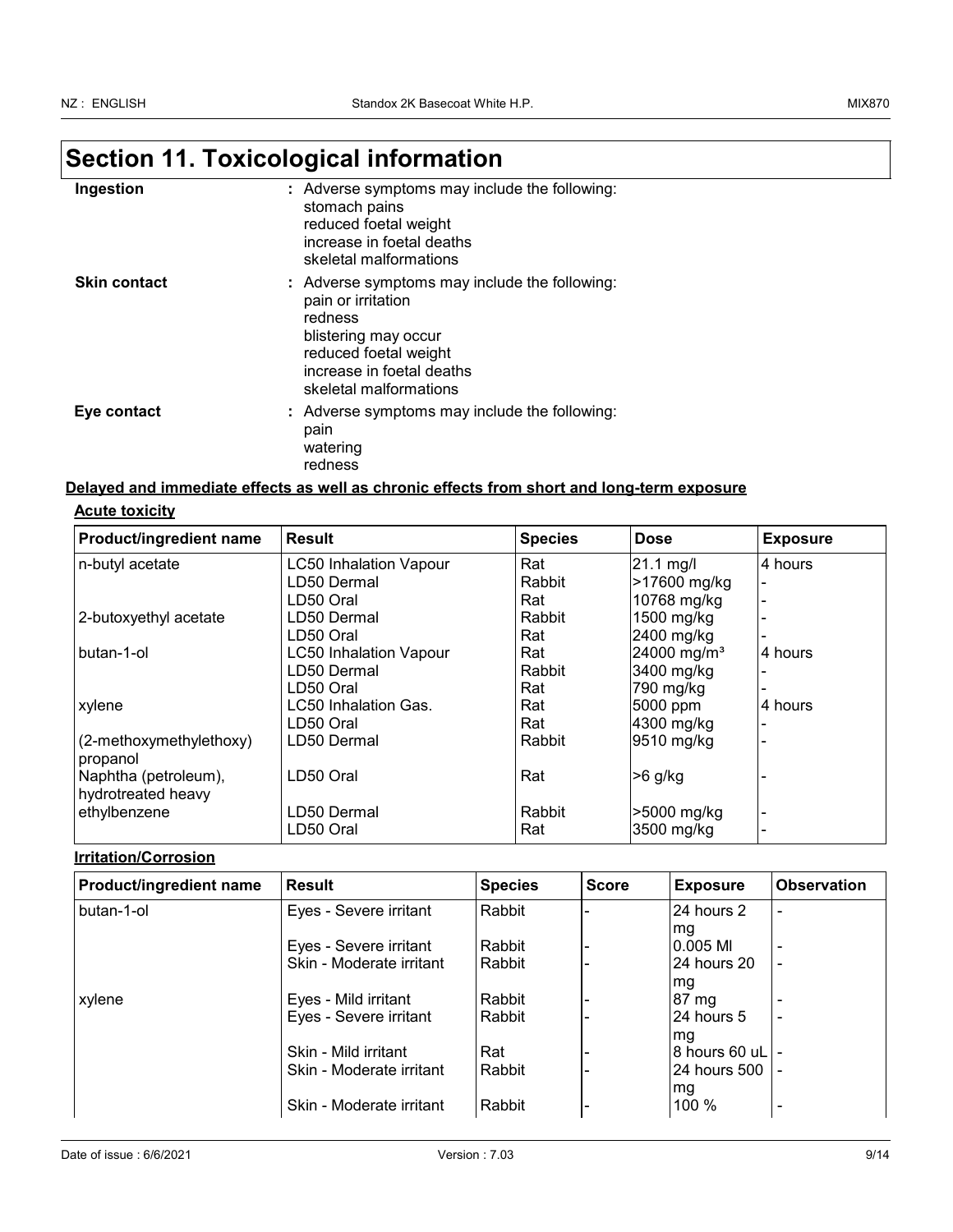| ethylbenzene                            | Skin - Mild irritant                                                                                     | Rabbit     |                             | 24 hours 15    | $\overline{\phantom{0}}$ |  |
|-----------------------------------------|----------------------------------------------------------------------------------------------------------|------------|-----------------------------|----------------|--------------------------|--|
|                                         |                                                                                                          |            | mg                          |                |                          |  |
| <b>Sensitisation</b>                    |                                                                                                          |            |                             |                |                          |  |
| Not available.                          |                                                                                                          |            |                             |                |                          |  |
| <b>Potential chronic health effects</b> |                                                                                                          |            |                             |                |                          |  |
| General                                 | : No known significant effects or critical hazards.                                                      |            |                             |                |                          |  |
| <b>Inhalation</b>                       | : No known significant effects or critical hazards.                                                      |            |                             |                |                          |  |
| Ingestion                               | : No known significant effects or critical hazards.                                                      |            |                             |                |                          |  |
| <b>Skin contact</b>                     | : Once sensitized, a severe allergic reaction may occur when subsequently exposed<br>to very low levels. |            |                             |                |                          |  |
| Eye contact                             | : No known significant effects or critical hazards.                                                      |            |                             |                |                          |  |
| Carcinogenicity                         | : Suspected of causing cancer. Risk of cancer depends on duration and level of<br>exposure.              |            |                             |                |                          |  |
| <b>Mutagenicity</b>                     | : No known significant effects or critical hazards.                                                      |            |                             |                |                          |  |
| <b>Teratogenicity</b>                   | : Suspected of damaging the unborn child.                                                                |            |                             |                |                          |  |
| <b>Developmental effects</b>            | : No known significant effects or critical hazards.                                                      |            |                             |                |                          |  |
| <b>Fertility effects</b>                | : Suspected of damaging fertility.                                                                       |            |                             |                |                          |  |
| <b>Chronic toxicity</b>                 |                                                                                                          |            |                             |                |                          |  |
| Not available.                          |                                                                                                          |            |                             |                |                          |  |
| Carcinogenicity                         |                                                                                                          |            |                             |                |                          |  |
| Not available.                          |                                                                                                          |            |                             |                |                          |  |
| <b>Mutagenicity</b>                     |                                                                                                          |            |                             |                |                          |  |
| Not available.                          |                                                                                                          |            |                             |                |                          |  |
| <b>Teratogenicity</b>                   |                                                                                                          |            |                             |                |                          |  |
| Not available.                          |                                                                                                          |            |                             |                |                          |  |
| <b>Reproductive toxicity</b>            |                                                                                                          |            |                             |                |                          |  |
| Not available.                          |                                                                                                          |            |                             |                |                          |  |
| Specific target organ toxicity          |                                                                                                          |            |                             |                |                          |  |
| <b>Name</b>                             |                                                                                                          | Category   | <b>Route of</b><br>exposure |                | <b>Target organs</b>     |  |
| 2-butoxyethyl acetate                   |                                                                                                          | Category B | Inhalation                  |                | Not determined           |  |
| xylene                                  |                                                                                                          | Category B | Oral                        |                | Not determined           |  |
|                                         |                                                                                                          |            | Inhalation                  | Not determined | Not determined           |  |

#### **Aspiration hazard**

### **Name**

Naphtha (petroleum), hydrotreated heavy

#### **Numerical measures of toxicity**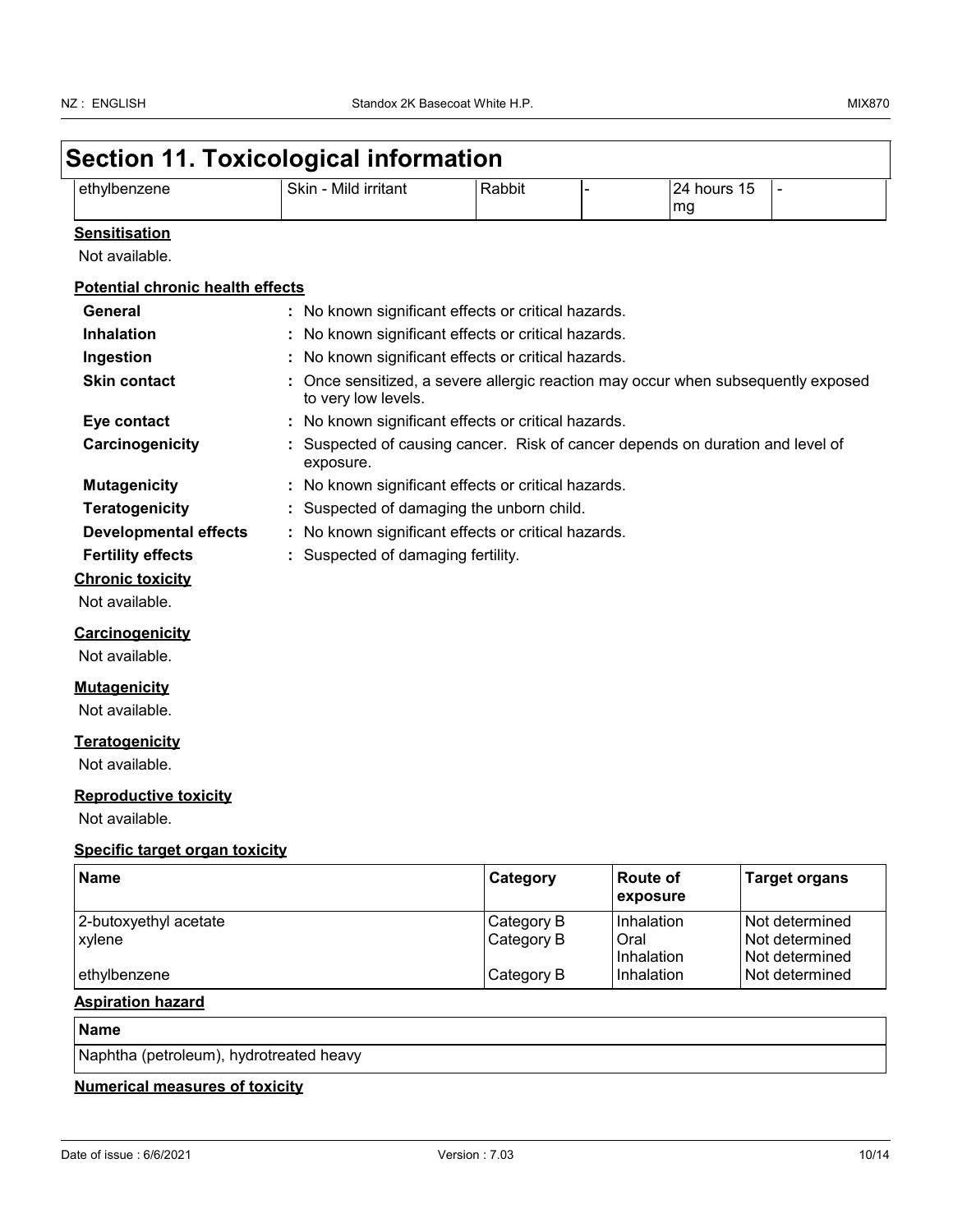## **Section 11. Toxicological information**

#### **Acute toxicity estimates**

| Route                        | <b>ATE value</b> |
|------------------------------|------------------|
| Oral                         | 1979.46 mg/kg    |
| Dermal                       | 8160.18 mg/kg    |
| Inhalation (vapours)         | 112.88 mg/l      |
| Inhalation (dusts and mists) | $4.02$ mg/l      |

## **Section 12. Ecological information**

**Ecotoxicity :** This material is harmful to aquatic life.

#### **Aquatic and terrestrial toxicity**

| <b>Product/ingredient name</b> | <b>Result</b>                       | <b>Species</b>                         | <b>Exposure</b> |
|--------------------------------|-------------------------------------|----------------------------------------|-----------------|
| n-butyl acetate                | Acute LC50 185000 µg/l Marine water | Fish - Menidia beryllina               | 96 hours        |
| 2-butoxyethyl acetate          | Chronic LC50 11 mg/l                | Fish                                   | 96 hours        |
| butan-1-ol                     | Acute EC50 1983 mg/l Fresh water    | Daphnia - Daphnia magna                | 48 hours        |
|                                | Acute LC50 1730000 µg/l Fresh water | Fish - Pimephales promelas             | 96 hours        |
| xylene                         | EC50 3.82 mg/l                      | Crustaceans - Penaeus<br>monodon       | 148 hours       |
|                                | Acute LC50 13400 µg/l Fresh water   | Fish - Pimephales promelas             | 96 hours        |
| ethylbenzene                   | Acute LC50 13.3 mg/l Marine water   | Crustaceans - Artemia sp. -<br>Nauplii | 48 hours        |
|                                | Acute LC50 13.9 mg/l Fresh water    | Daphnia - Daphnia magna -<br>Neonate   | 48 hours        |

#### **Persistence/degradability**

| <b>Product/ingredient name</b>                                                       | Test                     | Result                                      |                   | <b>Dose</b> | <b>Inoculum</b>               |
|--------------------------------------------------------------------------------------|--------------------------|---------------------------------------------|-------------------|-------------|-------------------------------|
| 2-butoxyethyl acetate<br><b>xylene</b>                                               | OECD 301 F               | >60 % - Readily - 28 days<br>90 % - 28 days |                   | ۰           |                               |
| <b>Product/ingredient name</b>                                                       | <b>Aquatic half-life</b> |                                             | <b>Photolysis</b> |             | <b>Biodegradability</b>       |
| 2-butoxyethyl acetate<br><b>xylene</b><br>Naphtha (petroleum),<br>hydrotreated heavy |                          |                                             |                   |             | Readily<br>Readily<br>Readily |

#### **Bioaccumulative potential**

| <b>Product/ingredient name</b>                         | $LogP_{ow}$ | <b>BCF</b>  | <b>Potential</b> |
|--------------------------------------------------------|-------------|-------------|------------------|
| n-butyl acetate                                        | 2.3         |             | llow             |
| 2-butoxyethyl acetate                                  | 1.51        |             | llow             |
| butan-1-ol                                             |             |             | llow             |
| xylene                                                 | 3.12        | 8.1 to 25.9 | llow             |
| $(2$ -methoxymethylethoxy)                             | 0.004       |             | <b>llow</b>      |
| propanol<br>Naphtha (petroleum),<br>hydrotreated heavy |             | 10 to 2500  | high             |
| ethylbenzene                                           | 3.6         |             | llow             |

#### **Mobility in soil**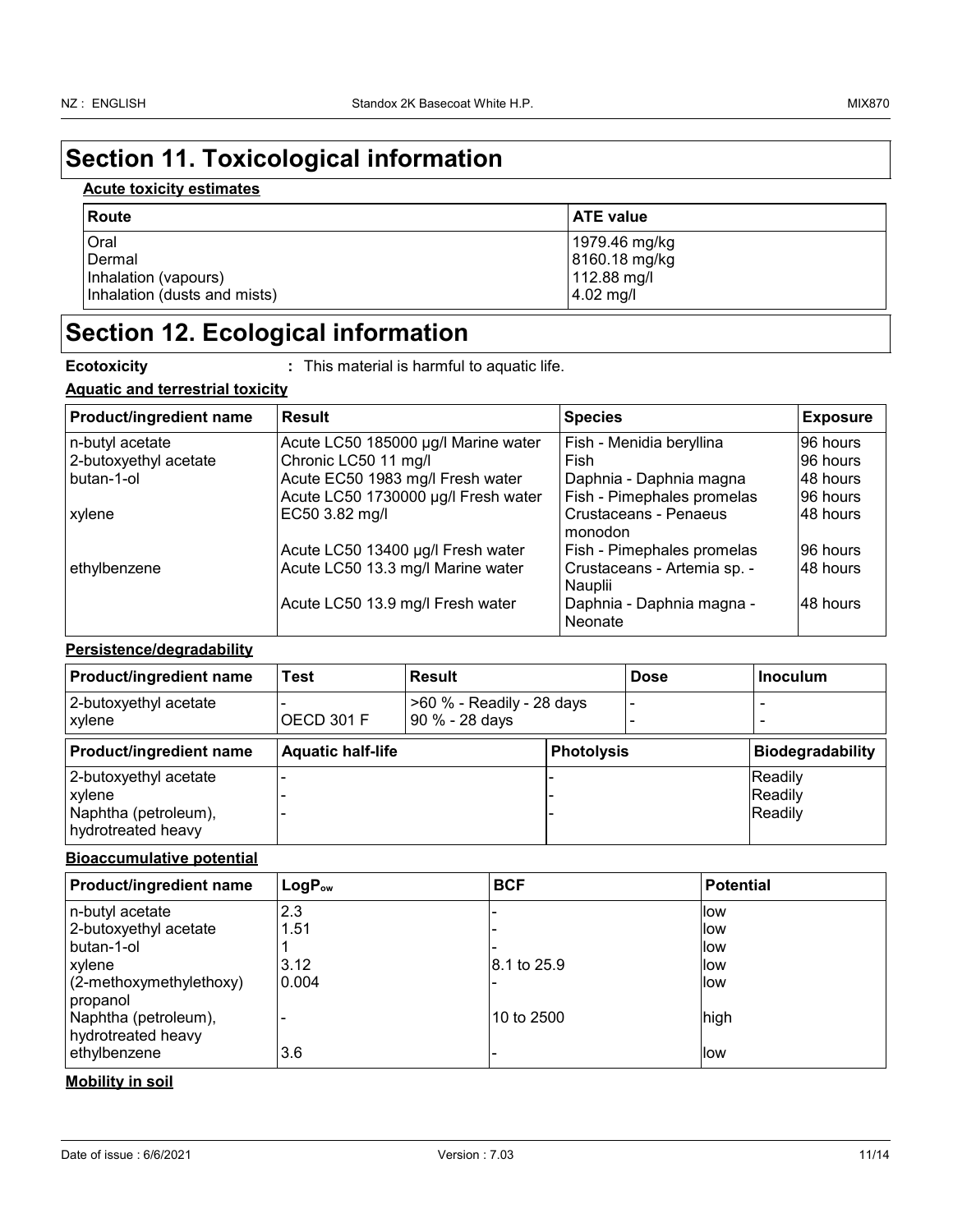## **Section 12. Ecological information**

| Soil/water partition           | : Not available.                                    |
|--------------------------------|-----------------------------------------------------|
| coefficient (K <sub>oc</sub> ) |                                                     |
| Other adverse effects          | : No known significant effects or critical hazards. |

## **Section 13. Disposal considerations**

| <b>Disposal methods</b> | : The generation of waste should be avoided or minimised wherever possible.<br>Disposal of this product, solutions and any by-products should at all times comply<br>with the requirements of environmental protection and waste disposal legislation<br>and any regional local authority requirements. Dispose of surplus and non-<br>recyclable products via a licensed waste disposal contractor. Waste should not be<br>disposed of untreated to the sewer unless fully compliant with the requirements of<br>all authorities with jurisdiction. Waste packaging should be recycled. Incineration or<br>landfill should only be considered when recycling is not feasible. This material and<br>its container must be disposed of in a safe way. Care should be taken when<br>handling emptied containers that have not been cleaned or rinsed out. Empty<br>containers or liners may retain some product residues. Vapour from product<br>residues may create a highly flammable or explosive atmosphere inside the<br>container. Do not cut, weld or grind used containers unless they have been cleaned |
|-------------------------|----------------------------------------------------------------------------------------------------------------------------------------------------------------------------------------------------------------------------------------------------------------------------------------------------------------------------------------------------------------------------------------------------------------------------------------------------------------------------------------------------------------------------------------------------------------------------------------------------------------------------------------------------------------------------------------------------------------------------------------------------------------------------------------------------------------------------------------------------------------------------------------------------------------------------------------------------------------------------------------------------------------------------------------------------------------------------------------------------------------|
|                         | thoroughly internally. Avoid dispersal of spilt material and runoff and contact with<br>soil, waterways, drains and sewers.                                                                                                                                                                                                                                                                                                                                                                                                                                                                                                                                                                                                                                                                                                                                                                                                                                                                                                                                                                                    |

## **Section 14. Transport information**

|                                      | <b>New Zealand Class (5433)</b> | <b>IMDG</b>   | <b>IATA</b>    |
|--------------------------------------|---------------------------------|---------------|----------------|
| <b>UN number</b>                     | <b>UN1263</b>                   | <b>UN1263</b> | <b>UN1263</b>  |
| <b>UN proper</b><br>shipping name    | <b>PAINT</b>                    | <b>PAINT</b>  | <b>PAINT</b>   |
| <b>Transport hazard</b><br>class(es) | 3<br>FLAMMABLE                  | 3             | 3              |
| <b>Packing group</b>                 | Ш                               | III           | $\mathbf{III}$ |
| <b>Environmental</b><br>hazards      | No.                             | No.           | No.            |

**Additional information**

| New Zealand         | : Hazchem code ·3Y |
|---------------------|--------------------|
| <b>Hazchem code</b> | ∴ •3Y              |

**Special precautions for user Transport within user's premises:** always transport in closed containers that are **:** upright and secure. Ensure that persons transporting the product know what to do in the event of an accident or spillage.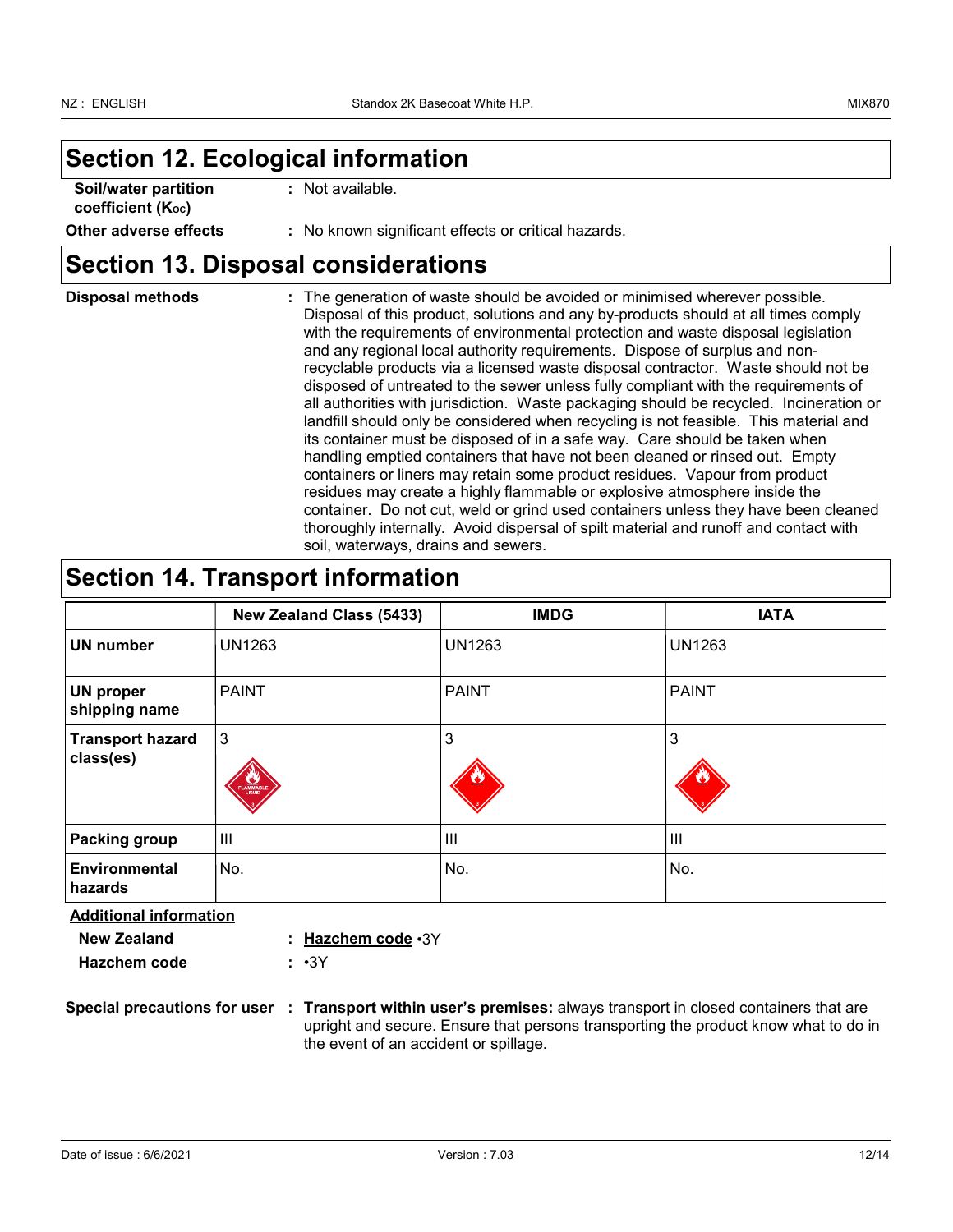## **Section 14. Transport information**

**Transport in bulk according :** Not available.

#### **to IMO instruments**

The actual shipping description for this product may vary based several factors including, but not limited to, the volume of material, size of the container, mode of transport and use of exemptions or exceptions found in the applicable regulations. The information provided in Section 14 is one possible shipping description for this product. Consult your shipping specialist or supplier for appropriate assignment information.

## **Section 15. Regulatory information**

| <b>HSNO Approval Number</b> | : HSR002669                                                                                                                                                                                                                                                                                                                                                                                                                                                      |
|-----------------------------|------------------------------------------------------------------------------------------------------------------------------------------------------------------------------------------------------------------------------------------------------------------------------------------------------------------------------------------------------------------------------------------------------------------------------------------------------------------|
| <b>HSNO Group Standard</b>  | : Surface Coatings and Colourants (Flammable-Toxic-6.7)                                                                                                                                                                                                                                                                                                                                                                                                          |
| <b>HSNO Classification</b>  | : 3.1 - FLAMMABLE LIQUIDS - Category C<br>6.1 - ACUTE TOXICITY (oral) - Category D<br>6.1 - ACUTE TOXICITY (inhalation) - Category D<br>6.3 - SKIN IRRITATION - Category B<br>8.3 - CORROSIVE TO OCULAR TISSUE - Category A<br>6.5 - SENSITIZATION - Category B (Skin)<br>6.7 - CARCINOGENICITY - Category B<br>6.8 - REPRODUCTIVE AND DEVELOPMENTAL TOXICITY - Category B<br>6.9 - SPECIFIC TARGET ORGAN TOXICITY (SINGLE OR REPEATED<br>EXPOSURE) - Category B |
|                             | $\lambda$ $\lambda$ is the example of $\lambda$ is the example of $\lambda$                                                                                                                                                                                                                                                                                                                                                                                      |

## 9.1 - AQUATIC ECOTOXICITY - Category D

### **Section 16. Other information**

| <b>History</b>       |                                                                                                                                                                                                                                                                                                                                                                                                                                                                                                                                                                                                                                                                                                                        |
|----------------------|------------------------------------------------------------------------------------------------------------------------------------------------------------------------------------------------------------------------------------------------------------------------------------------------------------------------------------------------------------------------------------------------------------------------------------------------------------------------------------------------------------------------------------------------------------------------------------------------------------------------------------------------------------------------------------------------------------------------|
| Date of issue        | : 6/6/2021                                                                                                                                                                                                                                                                                                                                                                                                                                                                                                                                                                                                                                                                                                             |
| Version              | : 7.03                                                                                                                                                                                                                                                                                                                                                                                                                                                                                                                                                                                                                                                                                                                 |
| Prepared by          | Product stewardship and regulatory compliance.                                                                                                                                                                                                                                                                                                                                                                                                                                                                                                                                                                                                                                                                         |
| Key to abbreviations | : ACGIH = Association Advancing Occupational and Environmental Health<br>ATE = Acute Toxicity Estimate<br>BCF = Bioconcentration Factor<br>GHS = Globally Harmonized System of Classification and Labelling of Chemicals<br>HSWA = Health and Safety at Work Act 2015<br>IATA = International Air Transport Association<br>IBC = Intermediate Bulk Container<br><b>IMDG = International Maritime Dangerous Goods</b><br>LogPow = logarithm of the octanol/water partition coefficient<br>MARPOL = International Convention for the Prevention of Pollution From Ships,<br>1973 as modified by the Protocol of 1978. ("Marpol" = marine pollution)<br>TLV = Threshold Limit Value<br>WES = Workplace Exposure Standards |

**Indicates information that has changed from previously issued version. Notice to reader**